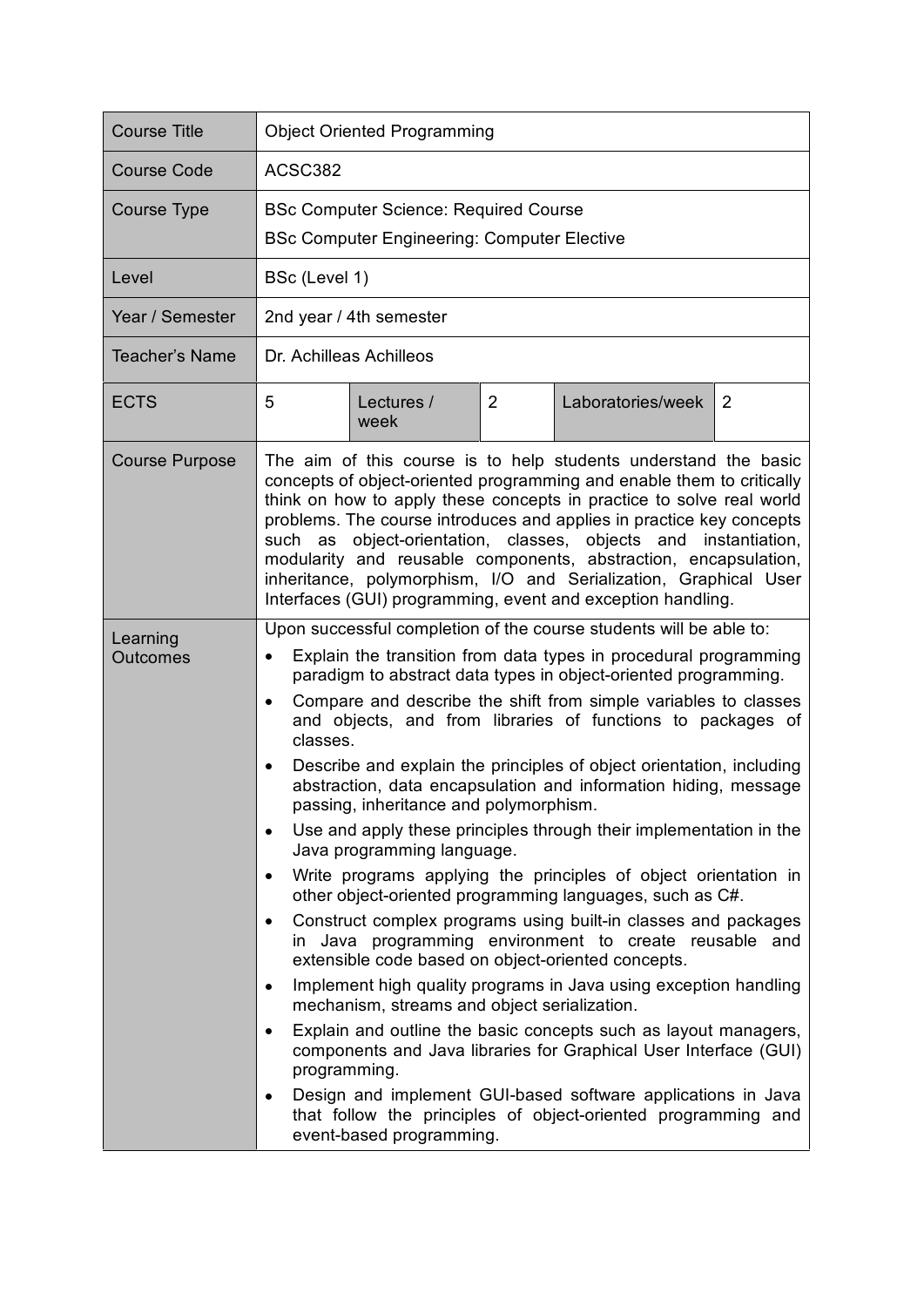| Prerequisites         | <b>ACSC183.</b> |                          | Corequisites                                               | None.                                                                                                                                                                                                                                                                                                                                                                                                                      |
|-----------------------|-----------------|--------------------------|------------------------------------------------------------|----------------------------------------------------------------------------------------------------------------------------------------------------------------------------------------------------------------------------------------------------------------------------------------------------------------------------------------------------------------------------------------------------------------------------|
| <b>Course Content</b> | (2 Weeks)       |                          |                                                            | 1. Object Oriented Programming (OOP) and the Java Language                                                                                                                                                                                                                                                                                                                                                                 |
|                       |                 | Hardware                 | Software.<br>and<br>Java. Compile Time Errors.             | Information<br><b>Binary</b><br>Representation and Memory. Generations of Programming<br>Languages. The Software Development Process. Object<br>Oriented Programming Basics. Why Java? Java Virtual<br>Machine and Byte Code. Classes, Objects, Messages and<br>Methods. User Interfacing Methods. JDK installation and<br>use. IDEs and Editors - Edit, Compile and Execute in                                            |
|                       |                 |                          |                                                            | 2. Java Syntax, Semantics and Execution Control (2 Weeks)                                                                                                                                                                                                                                                                                                                                                                  |
|                       |                 | Objects:<br>Expressions. | Abstraction.<br>Java                                       | Language elements. Java data types, literals, statements,<br>reserved words, variables, type casting. Classes and<br>Methods.<br>Objects<br>communication. Class Definition, Instances and State.<br>Constructors. Reading User Input: Java IO objects,<br>streams and serialization. Programming Errors and<br>Debugging. Control Structures: Sequence, Selection,<br>Repetition, Recursion. Conditions. Compound Boolean |
|                       |                 |                          |                                                            | 3. Reuse, Extensibility, Reliability and Collaboration. (3 Weeks)                                                                                                                                                                                                                                                                                                                                                          |
|                       |                 | Packages:                | Modularity and Reusable<br>Instance Methods and Variables. | components.<br>Namespace. Standard Packages, Classes and Methods<br>available in Java. Autoboxing and Unboxing. Modules.<br>Class Members and Modifiers. Data and method access<br>types. Classes and Objects - Instantiation. Classes,<br>Objects, and Memory. The Structure and Behaviour of<br>Methods. Overloading Methods. Static Modifier: Class vs                                                                  |
|                       |                 |                          |                                                            | 4. Advanced Object-Oriented Programming Concepts (1 Week)                                                                                                                                                                                                                                                                                                                                                                  |
|                       |                 | Abstraction:             | Definition,<br>Encapsulation: Information hiding.          | Inheritance: Super class and generalization relationship.<br>Abstract<br>class,<br>Interface.<br>Polymorphism: Extensibility by building class hierarchy.                                                                                                                                                                                                                                                                  |
|                       | Weeks)          |                          |                                                            | 5. Arrays, Manipulation of Arrays and Operations on Arrays (3                                                                                                                                                                                                                                                                                                                                                              |
|                       |                 |                          | Sort. Arrays of Objects: The Class java.util.ArrayList.    | Arrays Conceptual Overview. Declaring Arrays. Simple<br>Array Manipulations. Looping through Arrays. Parallel<br>Arrays. Two-Dimensional Arrays. Enhanced for loop in<br>Java. Arrays and Methods. Linear Search. Binary Search.<br>Comparable Interface. Sorting: Selection Sort, Bubble                                                                                                                                  |
|                       | Weeks)          |                          |                                                            | 6. Graphical User Interface Programming and Event Handling (2)                                                                                                                                                                                                                                                                                                                                                             |
|                       |                 |                          |                                                            | Graphical User Interface (GUI): Definition. Java GUI<br>Objects. The java.awt and javax.swing packages for<br>graphical user interface programming. Event Handling.<br>Event Source Objects. Event Listener Objects. Event                                                                                                                                                                                                 |